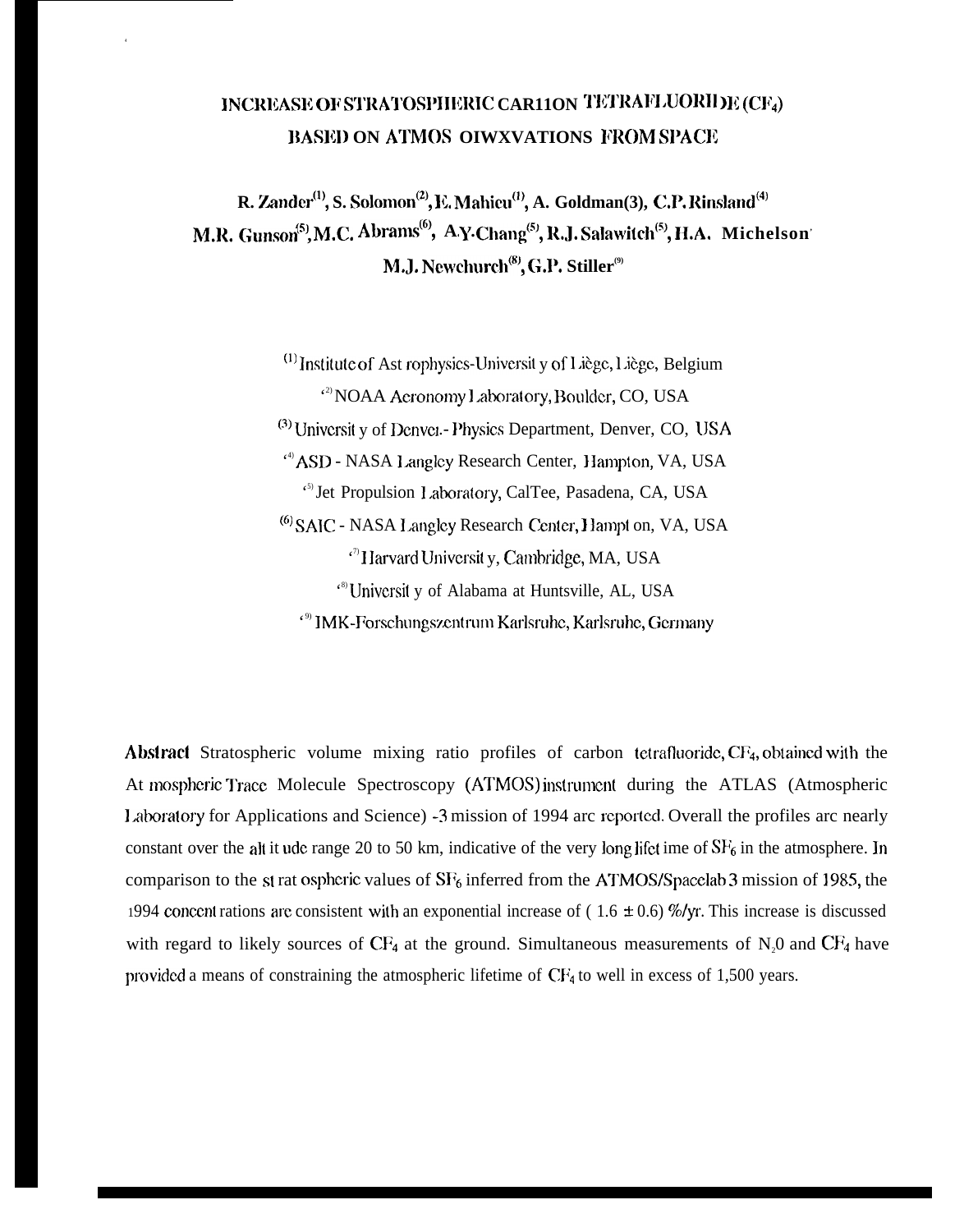# **INTRODUCTION**

At mospheric carbon tetrafluoride  $(\mathrm{CF}_4$ , also referred to as tet rafluoromethane, perfluoromethane **1 ~C- 14)** is thought to have both natural and anthropogenic sources at the ground [i.e., Ciceronc, 1979; Pcnkctt ct al., 1981; Fabian ct al., 1987] but their ident ificat ion and relative strengths have not been well est ablished so far. Being a fully fluorinated organic compound,  $CF_4$  is an inert tracer and has a very long lifetime recently cst imated to lie bet wccn 25,000 and 50,000 years [Ravishankara et al., 1993]. Thus, it is expected to be uniformly mixed both geographically and vertically around the globe and to have a large "global warming potential" (GWP) duc to its absorption characteristics in the infrared (1 R) [Rochl et al., 1995].

Measurements of tropospheric  $CF_4$  mixing ratios by Gassmann [1974] over Europc and by Rasmussen et al. [1979] and Penkett et al. [1981] in both hemispheres, indicated levels of tropospheric background concent rations in the (67  $\pm$  10) pptv (parts pcr trillion by volume, or  $\times$ 10<sup>-12</sup> by volume) range, ncarly the same worldwide. St ratospheric values have been measured locally by Goldman et al. (1979), i.e., 75 ppt v at 25 km altitude, and over extended altitude ranges by Fabian and Goemer [1984] and by Fabian et al. [1987]. IR-remote measurements of the concentration versus altitude of  $CF_4$  throughout the stratosphere and upper t roposphere were reported by Zander et al. [1987, 1992], based on observat ions with the ATMOS (At mospheric Trace Molecule Spectroscopy) instrument during the Spacelab-3 mission of 1985; they suggested that  $CF_4$  has a nearly constant VMR ratio up to at least 50 km.

From the analysis of air samples collected at the South Pole in 1978-79 and 1984, Khalil and Rasmussen [1985] concluded that  $CF_4$  accumulates in the Earth's atmosphere at a rate of about 2 % or 1.3 ppt v/yr and suggested that the most likely anthropogenic source of  $CF_4$  may be from rcleases associated with electrolytic aluminum and steel reduction processes (see also Penkett et al., 1981).

**in** this **1.** etter, we report volume mixing ratio profiles of  $CF_4$  retrieved from 1 R solar occultation observations with the ATMOS instrument during the 1994 ATLAS-3 mission and compare these with revised CF4 profiles derived from the ATMOS/Spacclab-3 flight of 1985. We also rcporl an estimate of the lifetime of  $CF<sub>4</sub>$  in the at mosphere, based on N<sub>0</sub> concent rat ions measured simult ancously.

#### **I)A'J'A IIASI! ANJ) ANAJ.YSIS**

The bulk of the results reported here have been derived from  $0.01 \text{ cm}^{-1}$  resolution infrared solar spectra obt ained in the occultation mode with t hc AT 'MOS fast Fourier transform spect romet er [Farmer et al., 1987; Gunson ct al., 1996] in low Earth orbit during the ATJ .AS-3 mission of November 3-12, 1994.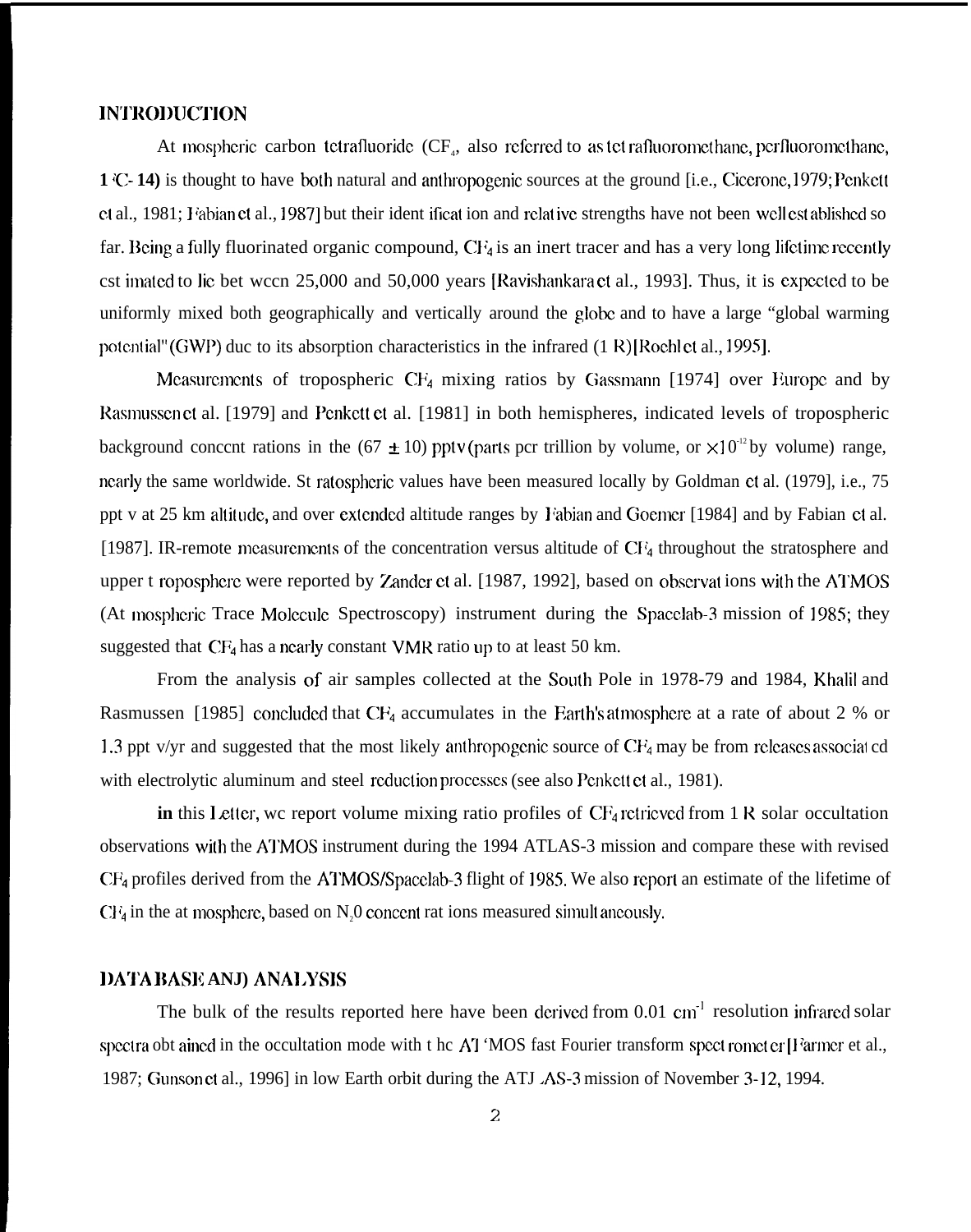The spectra] region analyzed for CF<sub>4</sub> VMR profile retrievals extends from 1282.2 to 1285.2 cm<sup>-1</sup>, and includes t hc Q branch as well as a number of unresolved R branch manifolds of the very strong  $v_3$  band of the target molecule. Target and major interfering absorption by  $CH_4$  and N<sub>2</sub>O (also CO<sub>2</sub>, H<sub>2</sub>O, HNO<sub>3</sub> and  $CIONO<sub>2</sub>$  below 30 km) arc accounted for in an iteration fitting sequence using the spectroscopic parameters mint aincd in the ATMOS line parameters compilation dcscribcd by Brown et al. [1996]. In particular, the CF<sub>4</sub> VMRs reported here were derived with a realistic set of spectroscopic parameters used previously [Ilrown ct al., 1987; Zmdcr ct al., 1987] but scaled by a factor of 1.4 to account for ncw band strength estimates made by onc of us (A.G.) using the CF<sub>4</sub>  $v_3$  cross-sections reported by McDaniel et al. [1991]. I forward calculat ions and nonlinear least-squares spectral fittings were made with the ODS (Occultation Display Spectra) algorithm dcscribcd by Norlon and Rinsland [1991 ]. Details about data processing, retrieval procedure and ancillary input parameters arc discussed by Gunson et al. [1996].

All sunset occultations that occurred between 3 and 49 $\degree$ N and encompassed the  $V_3$  band of CF<sub>4</sub> have bccn analyzed consistently as part of the ATMOS - "Version 2" data set; they comprise 17 and 30 events observed with filters # 9 (600-2450 cm<sup>-l</sup>) and # 12 (600-1400 cm<sup>-l</sup>), respectively. This represents the largest single set of measurements which broadly overlaps the lat it udes  $(25 \text{ to } 32^{\circ}N)$  of the 1985 ATMOS observat ions [Zander et al., J 987]. Averages corresponding to subsets of spectra binned over specific latit udc and all it udc ranges were also analyzed for consist ency of the results. Such averages improve signal-to-noise ratios of the resulting spectra, thus extending the range of detectability of the weak CF<sub>4</sub> features to higher alt it udes. Typical examples of sample spectra covering the interval fit ted for  $CF_4$  retrievals have been reported in Figs. 17 and 18 of Zander et al. [1987], showing the weakness of the target absorption features in the upper st rat osphere and the ext ent of interfering absorpt ions below 30 km,

In addition to the northern sunset occultations mentioned before, the present analysis also evaluated CF<sub>4</sub> VMR profiles from the 14 filter # 9 and 27 filter # 12 sunrise occultations that occurred bctween 65 and  $72^{\circ}$  southern latitudes, both inside and outside the Antarctic vortex. CF<sub>4</sub> VMRS derived from ATMOS obscrvat ions during the ATI ,AS - 1 (03/24 to 04/02/92) and ATI ,AS-2 (04/08 to 16, 1993) missions arc also reported for consistency.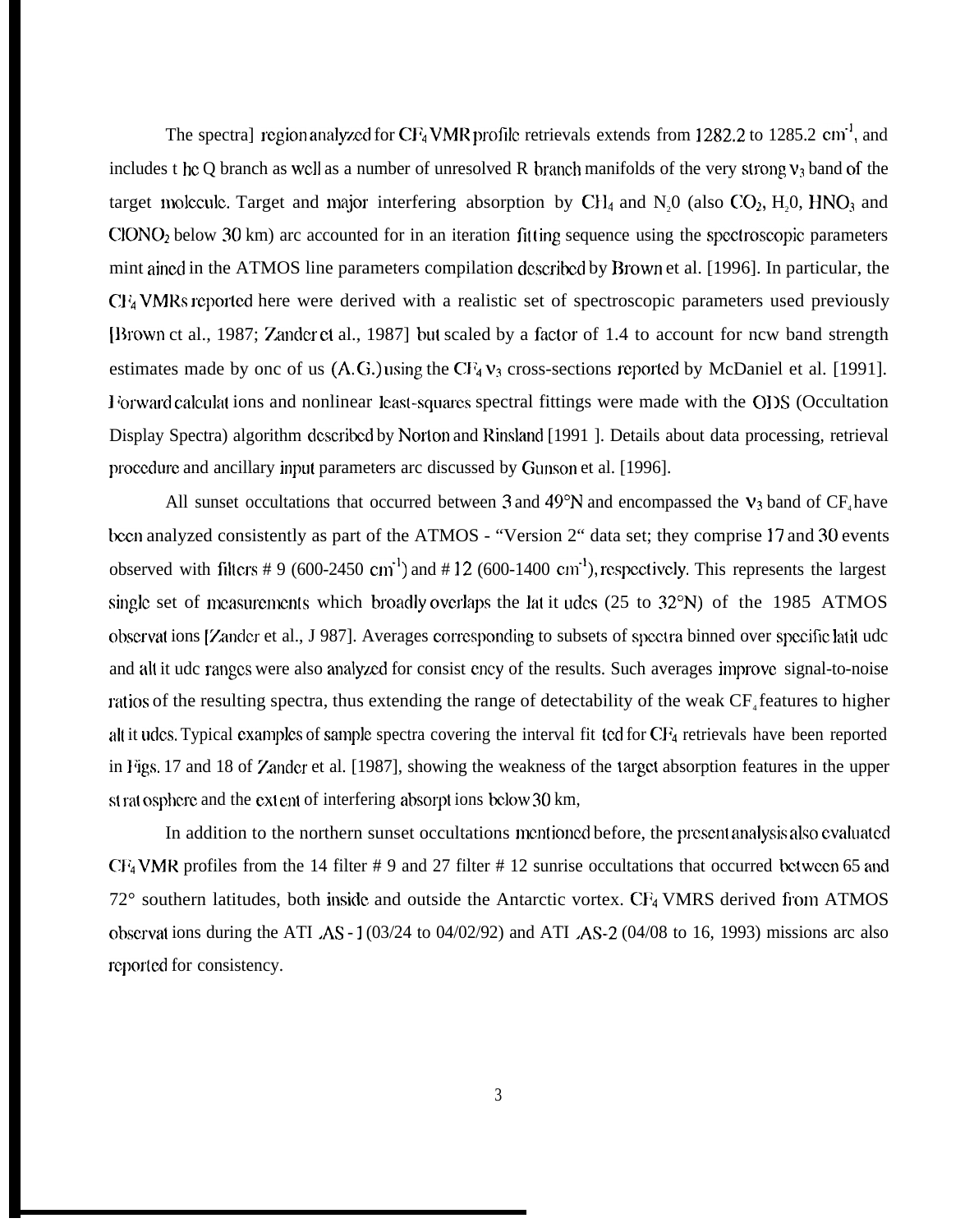#### **l{lWJI;l'S am] l)lSCIJSSION**

**FIGURE 1** reproduces VMR profiles of CF<sub>4</sub> derived from the ATMOS/ATLAS-3 occultations observed at northern latitudes, over the pressure range from about 1 to 50 mb (-50 to 20 km altitude). The increased scat ter of the VM Rs above 40 km is the result of the weakening oft he t arget absorption feat ures at high alt itudes, while the curvature near the bot tom of the profiles reflects a systematic effect resulting from the "Version-2" ret rieval process and strong interfering absorption feat urcs. Local excursions of the data around the means arc likely to result from propagation of errors associated with the onion-peeling retrieval method adopt cd here. One-sigma random errors with which individual profiles can be ret rieved are discussed and document cd by Ciunson et al. [1996] and Abram et al. [ 1996]. Except where mentioned specifically, and because of the large number of occultations involved in this analysis, the standard deviations arc representative of the precision assigned to the reported VMR profiles.

A characteristic feature that emerges from the CF<sub>4</sub> profiles displayed in Fig. 1 is their near-constant VMR in the stratosphere. The thick continuous and dotted vertical lines represent the average VM Rs corresponding to the arithmetic means of the individual sunset profiles binned according to the ATMOS filter # 9 and filter # 12, rcspcctivcly. These as WCII as similar averages derived from the ATLAS-3 sunrise occultations lic within the 71 to 76 pptv range (the filter # 9 results which extend only over the 20 to 40 km altit udc range for quality reasons, are slightly larger  $(-2%)$  than those obt ained from filter # 12) with their mean of 73,5 pptv having a standard deviation of 2.7 pptv and a precision of 3 pptv. This mean November 1994 VMR which applies at quite different ]at itudes around the Earth, is 17 % larger than the April-May 1985 mean CF<sub>4</sub> VM R of (63  $\pm$  4) ppt v retrieved from the 3 sunset occult at ions observed by ATMOS near 30°N during the April-May 1985 Spacclab-3 mission. The same analytical procedure was adopted for both 1985 and 1994 retrievals, in order to eliminate any biasing problem among all results reported in this Letter. The mean  $CF_4$  volume mixing ratios retrieved here are summarized in **TABLE 1.** 

The relative constancy of the VMR profiles versus altitude and latitude is indicative of the long lifetime of CF<sub>4</sub> in the atmosphere. This has already been suggested in earlier investigations [i.e., Cicerone, 1979] and was confirmed more recently by Ravishankara et al. [1993] and Morris et al. [1995] who recvaluated all likely dest ruct ion mechanisms of CF<sub>4</sub> in t he Eart h's at mosphere and concluded that its lifet imc may be as long as  $25,000$  to  $50,000$  years.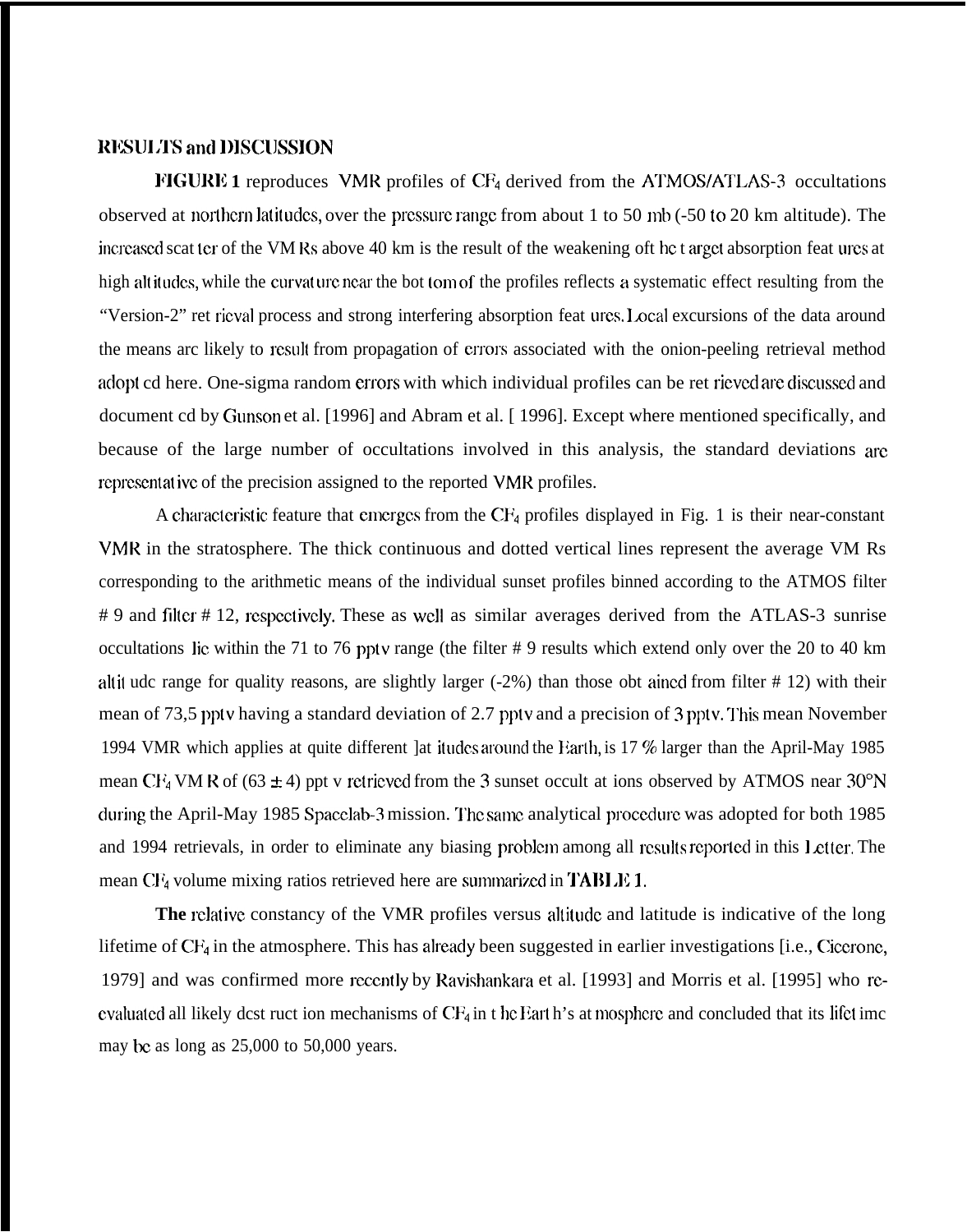While constant VMR profiles (which would correspond to an infinite lifetime) were assumed in the above  $CF<sub>4</sub>$  trend evaluation, a more dct ailed binning versus height (at pressure levels consistent with the UARS pressure grid) reveals a weak decrease of the  $CF_4$  VMRs with increasing altitude. This decrease derived from the large set of ATMOS/ATLAS-3 observat ions is statistically significant and can be used as an observational constraint on the atmospheric lifet imc of  $CF_4$ .

A first approach was based on correlations between simultaneous measurements of  $CF_4$  and N<sub>2</sub>0, both being long-lived gases for which the steady state ratio of gradients can be assumed to be proportional to their lifetimes [Plumb and Ko, 1992]. **FIGURE 2 shows** the correlation plot derived from all sunset occultations binned in Fig. 1. The data used were rest ricted to the range of N,0 VMR values bet ween  $3x10-8$ and 2.5x1  $0^7$  ppv in order to avoid the extremes of the profiles where lack of sensitivity y (above 45 km) and uncertain yin the automat ic retrieval procedure (near and below 20 km) may degrade or bias the results. The slope of the straight line fitted to all data points in Fig. 2 is equal to  $1.355 \times 10^{-5}$ ; assuming that N<sub>0</sub> has a lifetime of 120 years [ WMO-Report Nr, 37, 1995], this slope translates into a "first order", minimum lifct imc of  $\rm{C}\rm{F}_4$  equal to 1520 years. A similar evaluat ion performed by onc of us (S. S., privat c report) based on ATMOS/Spacelab 3 measurements of  $CF_4$  [Zander et al., 1992] and  $N_2O$  [Gunson et al., 1990] led to a range of CF4 lifetimes bctwccn 1500 and 5800 years.

1 lowever, a more detailed analysis must account for (i) the  $N_2O$  increase at a rate of 0.3 %/yr [ WMO-Report Nr. 25, 1992; Zander et al., 1994], (ii) the CF<sub>4</sub> increase at a rate of 1.6 %/yr derived above and (iii) a troposphere-stratosphere mixing time of 4 years. One then finds a "second order", more realistic  $CF_4$  lifet imc in excess of 10,000 years (it should be noted that the CF $_4$  lifet imc evaluat ion is insensitive to any systematic bias of the spectroscopic parameters used in the retricval process, provided that such a bias applies similarly throughout the altitude range involved), Similar long lifet imcs for  $CF_4$  have been suggested by von Clarman et al, [1995] and based on Mark] V-balloon measurements [B. Sen, private communication, 1995].

Concern may bc raised about the above procedure's validity. Its applicability was assessed for various long-lived gases such as  $CCl_2F_2, CCl_3F, S1 \cdot G, \ldots$  measured simultaneously with N<sub>0</sub> during the ATM(3S) missions. For example, the application to  $CCl_2F_2$  performed for 3 latitudinal zones, i.e., midlat it udes (49-35°N), subtropics (35-20°N) and tropics (20-3°N), all encompassed by sunset occullat ions during lhc Al']  $\Delta$ S-3 mission, returned lifetimes of CCl<sub>2</sub>I<sup>3</sup> for these zones equal to 121, 104 and 94 years, respectively. These values arc in excellent agreement with the mean global range of 102 to 111 years reported in WMO-Nr. 18 [1989] and WMO-Nr. 37 [1995] and reflect the latitudinal dependence of the lifetime, in particular its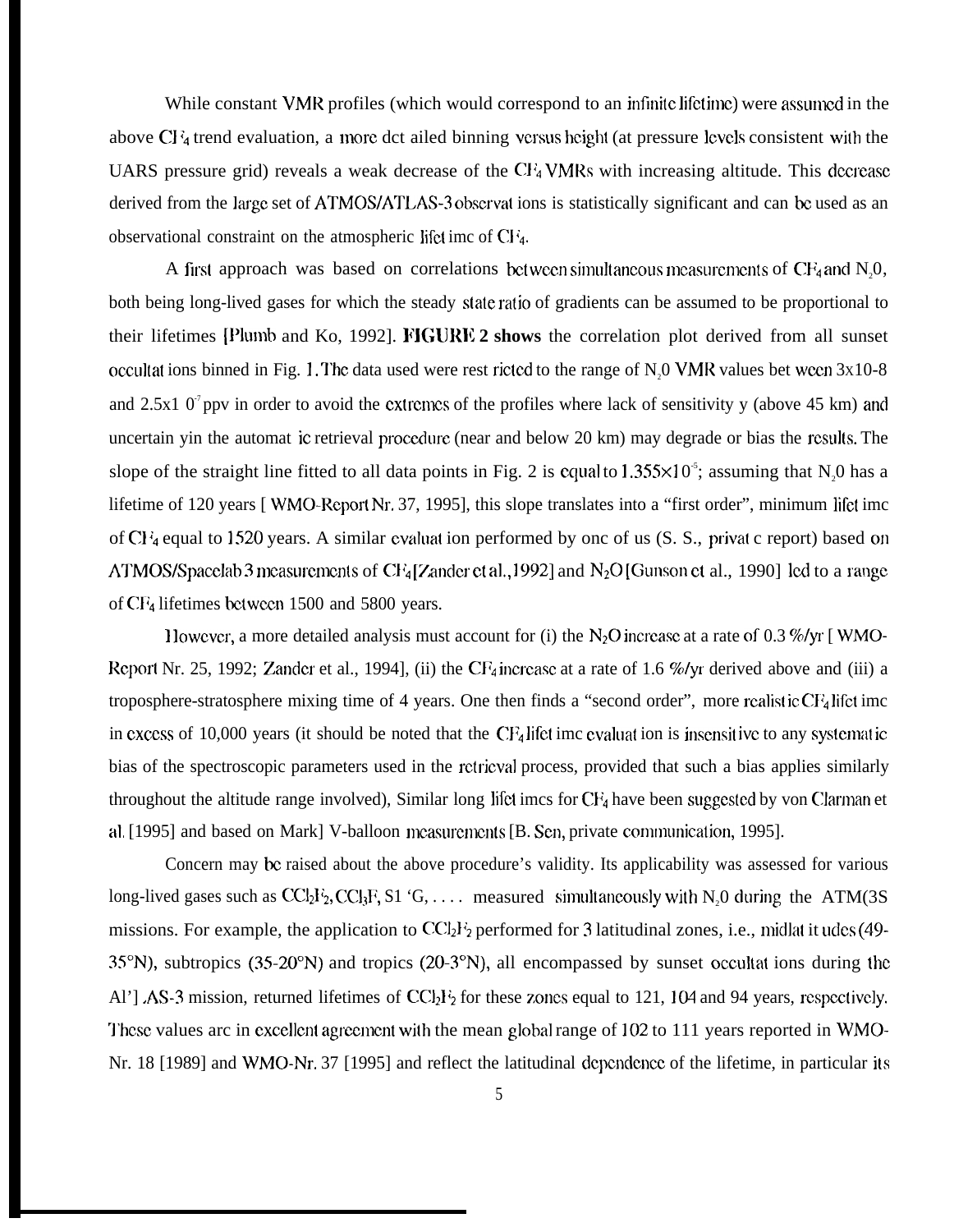shorter value in the tropics where upward transport favours faster intrusion to allitudes where phot odissociat ion proceeds.

How do the present results compare with other findings about at mospheric  $CF_4$ ?

The atmospheric lifetime derived here points to a minimum value of 1500 years, ranging up to many thousands of years. The (1,6  $\pm$  0.6) %/yr rate of CF<sub>4</sub> increase throughout the st ratosphere derived for the period scparating the ATMOS mission of 1985 and 1994 is lower than (i) the 2 %/yr increase derived by Khalil and Rasmussen [1985] for the 65 pptv tropospheric background loading of CF4 at the south pole bet wecn 1978 and 1984, and (ii) the 2.5 %/yr increase inferred from the CF<sub>4</sub> balloon VMR profiles reported by Fabian ct al. [1987] when considering the 10 % decrease observed bet wccn 10 and 35 km altitude and invoking a mixing time of 4 years. All these trends arc, however, in agreement within their respective unccrtainlics.

### CONCI.LJSIONS

Over the 9.5 year interval separating the ATMOS missions Spacclab-3 and ATLAS-3, the CF<sub>4</sub> increase was consistent wit h an exponential rate of  $(1.6 \pm 0.6)$  %/yr, indicating that anthropogenic sources of CF4 have made significant contributions to the present global loading. This is an important outcome, since the extremcly long lifetime (minimum of 1500 years and very likely many thousand years) for carbon tetrafluoride in the at mospherc, leads to a G WP which is among the largest reported thus far, The upcoming ATMOS data processing will incorporate improvements in the spectroscopic data base [Brown et al., 1996; A. Goldman and P. Varanasi, private communications] and is expected to reduce the levels of uncertainty of the findings presented here. The need for spectroscopic parameters about "new", non traditional molecules whose interest has cmcrged during the last dccadc (this is certainly the case for CF<sub>4</sub>) is stressed here; it should be performed in the laborat ory under experiment al spect ral resolution condit ions achieved with current st ate-of-the-art field inst rumcnts and span tempcrat ure and pressure ranges cncount cred throughout the cnt irc lower and middle at mosphcrc.

#### **ACKNO\V1.ltl)GlcMIIN'lS**

'1'his work was carried out within the overall ATMOS activities conducted at the Jet Propulsion 1.abomtory, California institute of Technology, under contract with the National Aeronautics and Space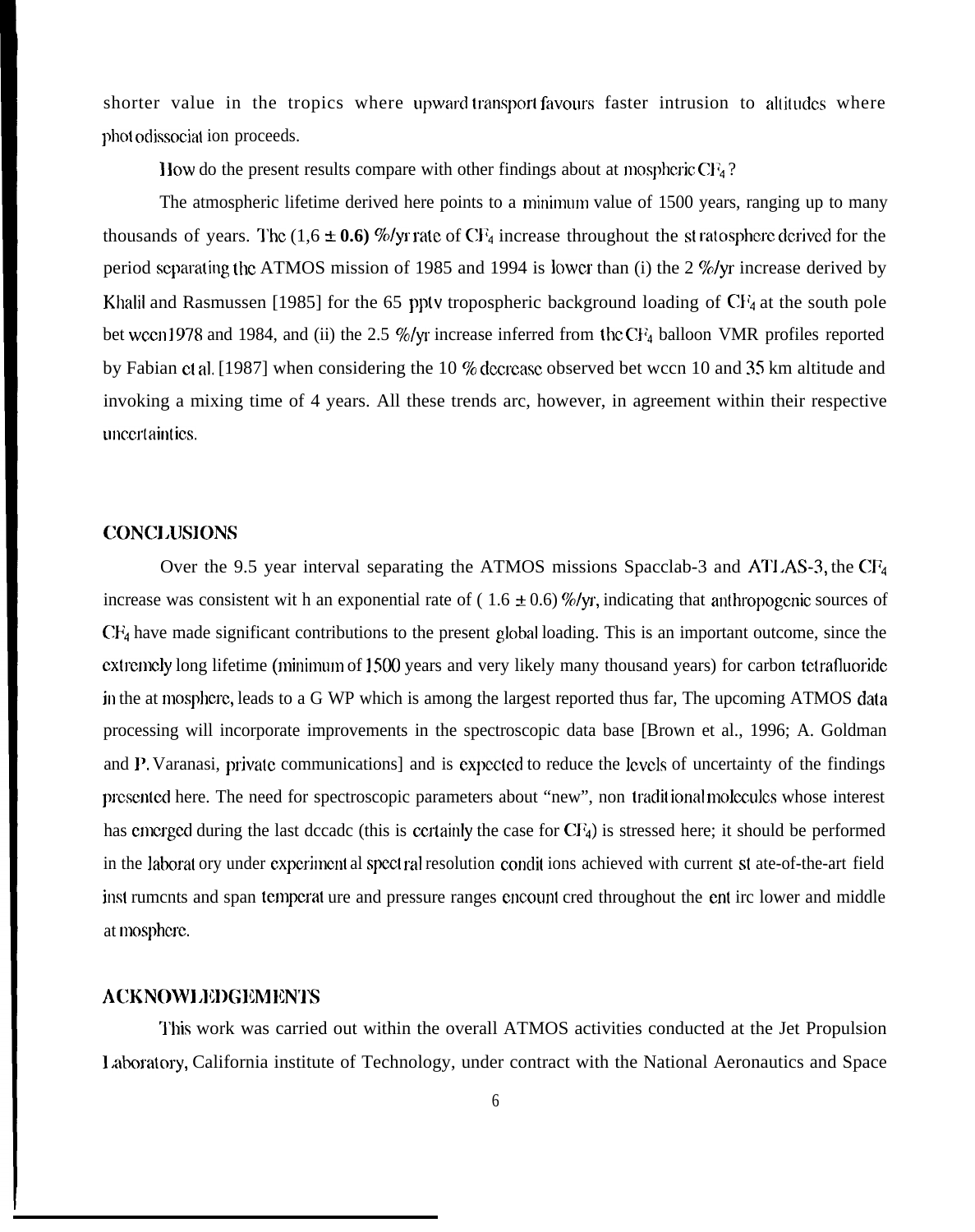Administration. 'I'he Liège involvement was partly supported by funds from the Belgian "Global Change" program coordinated by the S. S. T. C., Brussels.

# **IREFERENCES**

Abram, M. C., M.R. Gunson, and A.Y. Chang, A summary assessment of the precision and accuracy of ATMOS measurements of atmospheric composition during the ATI .AS Shuttle missions, in preparation, 1996.

Brown, L.R., C.B. Farmer, C.P. Rinsland, and R.A. Toth, Molecular line parameters for the at mosphcric trace molecule spectroscopy cxpcrimcnt, Appl. Opt., 26, S 1 S4-S 182, 1987.

Brown, IX, M.R. Gunson, R.A. Toth, F.W. lrion, C.P. Rinsland, and A. Goldman, The 1995 At mospheric Trace Molecule Spectroscopy (ATMOS) linelist, submitted to Appl. Opt., 1996.

Cicerone, R., Atmospheric carbon tetrafluoride: a nearly inert gas, Science, 206,59-61, 1979.

Fabian, P., and D. Goemer, The vertical distribution of halocarbons in the stratosphere, Fresenius Y,. Anal. Chcm., 319,890-897, 1984,

Fabian, P., R. Borchers, B.C. Krüger, and S. I al,  $CF_4$  and  $C_2F_6$  in the at mosphere, J. Geophys. Res. 92,9831-9835, 1987.

Farmer, C. B., O.F. Raper, and F.G. O'Callaghan, Final report on the first flight of the ATMOS instrument during the Spacclab 3 mission, 29 April through 6 May, 1985; J]']. publication 87-32, Jet Propulsion Laboratory, California Institute of Technology, Pasadena, California, USA, 1987.

Gassmann, M., Freon 14 in the "ultra clean" krypton and in the atmosphere, Naturwissenschaft ten, 61, 127, 1974,

Goldman, A., D.G. Murcray, F.J. Murcray, G.R. Cook, J.W. Van Allen, F.S. Bonomo, and D.R. Blathcrwick, identification of the  $v_3$  vibration-rotation band of CF<sub>4</sub> in balloon-borne infrared solar spectra, Geophys. Res. Lett., 6, 609-612, 1979.

Gunson M. R., C.B. Farmer, R.}]. Norton, R. Zander, C.P. Rinsland, J. II. Shaw,  $\langle \text{ans} \rangle$ B.C. Gao, Mcasurcmcnts of CH<sub>4</sub>, N<sub>0</sub>, CO, H<sub>2</sub>O, and  $O_3$  in the middle atmosphere by the ATMOS experiment on Spacelab 3, J. Geophys. Res., 95, 13867-13882, 1990.

Gunson et al., The At mospheric Trace Molecule Spectroscopy (ATMOS) experiment deployment on the ATLAS-3 Space Shut tle Mission, Geophys. Res. Lett., this issue, 1996.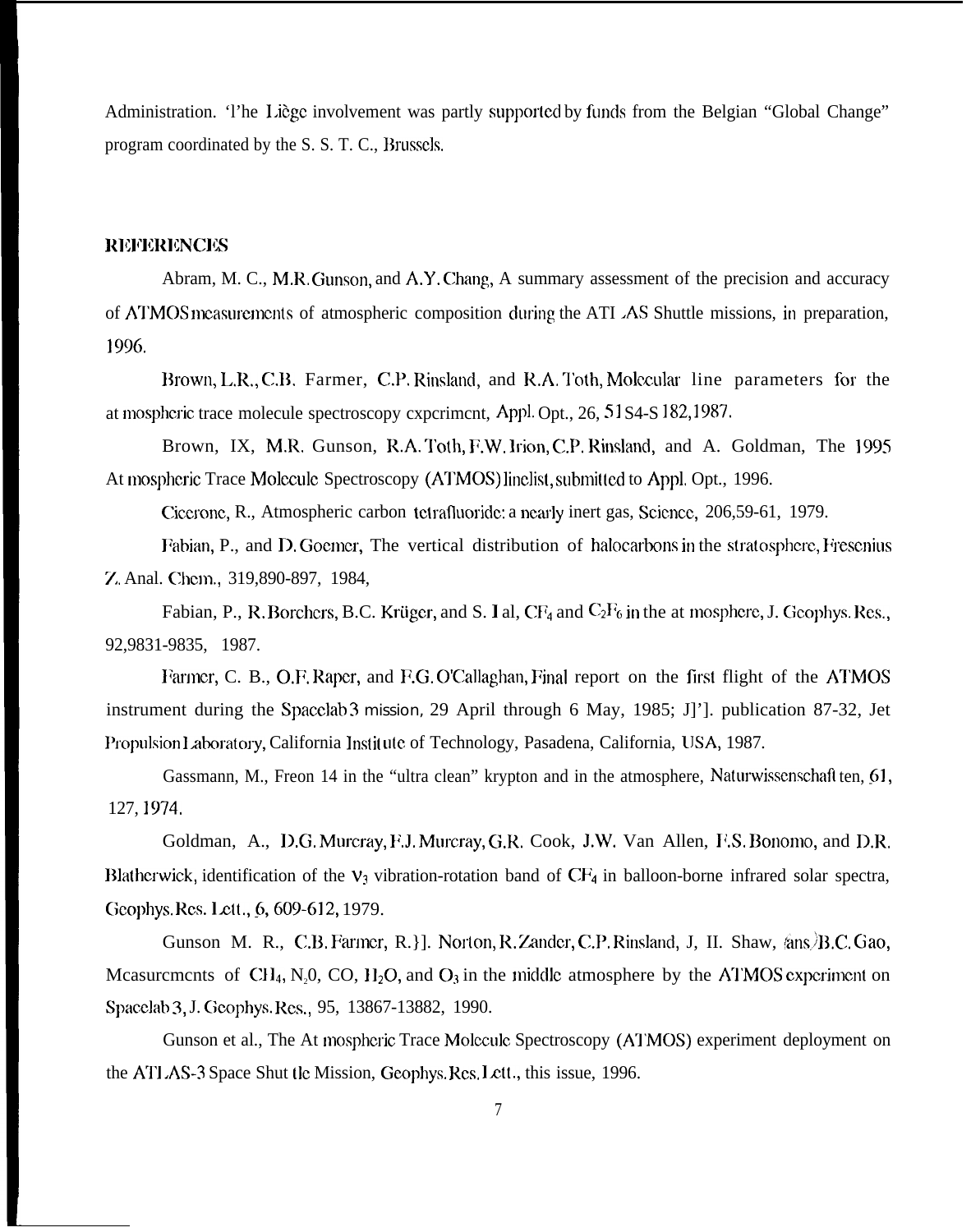Khalil, M.A.K, and R.A. Rasmussen, Atmospheric carbontetrafluoride  $(CF_4)$ : sources and trends, **~CO@JR ~CS, ] ,ctt,, j 0,67 ] -672, ~ 985.**

McDaniel, A.H., C.A. Cantrell, J.A. Davidson, R. II. Shetter, and J.A. Calvert, The temperature dependent absorption cross sections for the chlorofluorocarbons: CFC-11, CFC-12, CI'C-13, CR-14, CFC-22, CFC-113, CFC-114 and CFC-115, J. Atmos. Chem., -12,211-227, 1991.

Morris, R. A., T.M. Miller, A.A. Vigiano, J. F. Paulson, S. Solomon, and G. Reid, Effect of electron and ion reactions on atmospheric lifetimes of fully fluorinated compounds, J. Geophys. Res., 100, 1287-1294, J995.

Norton, R. } ]., and C.P. Rinsland, ATMOS data processing and science analysis methods, Appl. opt., -30,389-400, 1991.

Penkett, S. A., N.J.D. Prosscr, R.A. Rasmussen, and M.A.K. Khalil, At mospheric measurements of  $CF_4$  and other fluorocarbons containing  $CF_3$  grouping, J. Geophys. Res.,  $86$ , S 172-5178, 1981.

Plumb, R. A., and M.K.W. Ko, Interrelationship between mixing ratios of long lived stratospheric constituents, J. Gcophys. Res., 97, 145-156, 1992.

Rasmussen, R. A., S.A. Penkett, and N. Prosser, Measurements of carbontetrafluoride in the atmosphere, Nature, 277, 549-550, 1979.

Ravishankara, A. R., S. Solomon, A.A. Turnipseed, and R.F. Warren, Atmospheric lifet imcs of longlived halogenated species, Science, 2S9, 194-199, 1993.

Rochl, C. M., D. Boglu, C. Brühl, and G.K. Moortgat, Infrared band intensities and global warming potentials, Geophys. Res. Lett., 22,815-818, 1995.

von Clarman, T., et al., Determination of the stratospheric organic chlorine budget in the spring arctic vortex from M 1 PAS B limb emission spect ra and air sampling experiments, J, Geophys, Res., 100, 13,979-13,997, 1995.

WMO-Report Nr. 18, Report of the International Ozone Trends Pane] 1988, World Meteorological Organization, Vol. 11, World Meteorological Organization, P.O. Box 5, Geneva 20, CH-1211, Switzerland, 1989.

WMO-Report Nr. 25, Scientific Assessment of Ozone Deplet ion: 1991, World Meteorological Organization, P.O. Box 2300, Geneva 20, CH-1211, Switzerland, 1992.

WMO-Report Nr. 37, Scientific Assessment of Ozone Depletion: 1994, World Meteorological Organization, P.O. Box 2300, Geneva2,C}1-1211, Switzerland, 1995.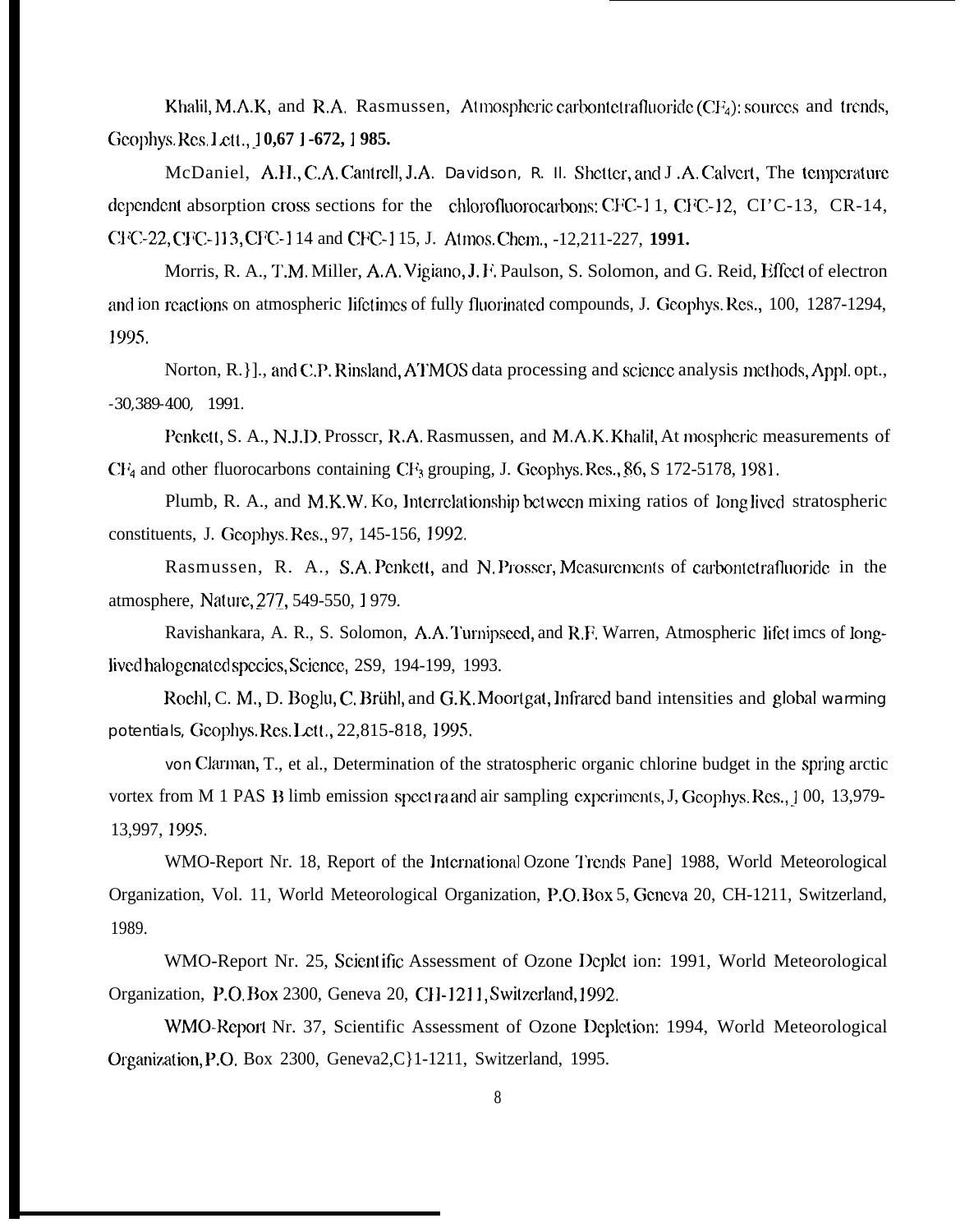Zander, R. C.P. Rinsland, C.B. Farmer, and R.H. Norton, Infrared spectroscopic measurements of halogenated source gases in the stratosphere with the ATMOS instrument, J. Geophys. Res., 92,9836-9850, 1987.

Zander, R., M. R. Gunson, C.B. Farmer, C.P. Rinsland, F.W. Irion, and E. Mahieu, The 1985 chlorine and fluorine inventories in the stratosphere based on ATMOS observations at 30° North latitude, J. Atmos. Chem., 15, 17] -186, 1992.

Zander, R., D.H. Ehhalt, C. I'. Rinsland, U. Schmidt, E. Mahieu, J. Rudolph, P. Demoulin, G. Roland, 1. Delbouille, and A.J. Sauval, Secular trend and seasonal variability of the column abundance of  $N_2O$  above the Jungfraujoch station determined from IR solar spectra, J. Geophys. Res., 99, 16,745-16,756, 1994.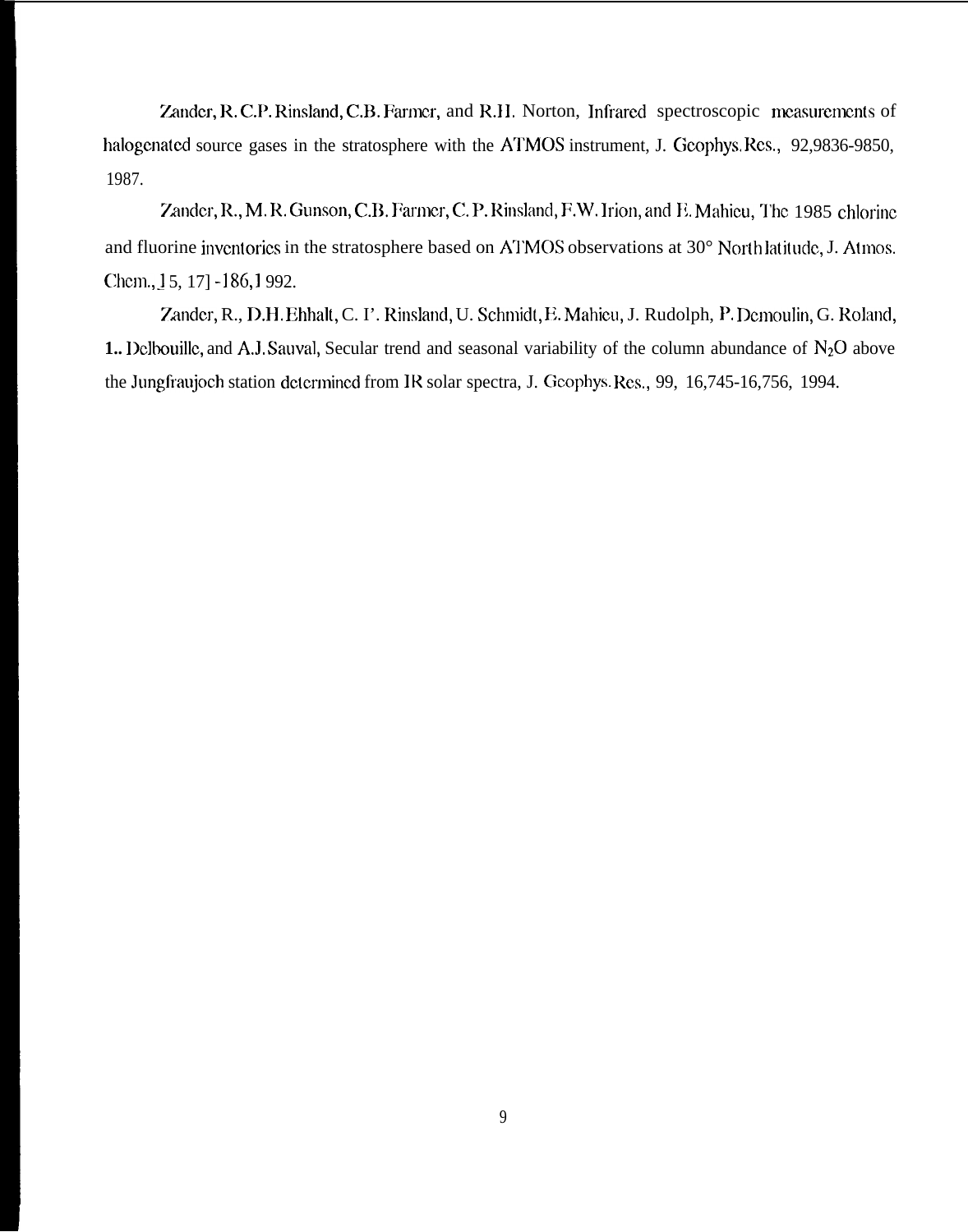| <b>Mission</b> | Nr. of<br>occultations | Filter<br>Nr.  | Pressure<br>range, mb | Retr. $CF_4$ pptv<br>Mean St.Dev. |     |
|----------------|------------------------|----------------|-----------------------|-----------------------------------|-----|
| $s$ ] .-3      | $1 \times SR$          | 2              | $70-2$                | 55.5                              | 7.8 |
|                | $3\times$ SS           | $\overline{2}$ | $70-2$                | 63.0                              | 3.0 |
| $\Lambda$ T-1  | 14XSR                  | 2,9            | $26 - 2$              | 71.8                              | 1.5 |
|                | 13XSS                  | 2,9            | $70-2$                | 71.3                              | 2.8 |
| $AT-2$         | 19XSR                  | 2,12           | $70-2$                | 70.0                              | 3.9 |
|                | 13XSS                  | 2,9,12         | $70-2$                | 68.7                              | 8.0 |
| $AT-3$         | $41\times$ SR          | 9,12           | $70 - 2$              | 74.0                              | 4.5 |
|                | 47XSS                  | 9,12           | $70-2$                | 73.5                              | 2.7 |

# **TABLE 1.- Summary** of mean retrieved CF<sub>4</sub> VMRS over indicated pressure range

# **L'HGURE CAPTIONS**

**FIGURE 1.- Series** of CF<sub>4</sub> VMR profiles retrieved from sunset occult at ions that occurred bet ween 3 and 49°N during the ATMOS/ATLAS-3 mission of Nov. 3 to 12, 1994. The thick st raight lines correspond to the mean constant VMR obtained from all profiles with filter # 9 (dotted line) and filter # 12 (continuous line).

**FIGURE 2.-** Correlation diagram of simultaneous CF<sub>4</sub> and N<sub>2</sub>0 VMR measurements for the sunset occultations reproduced in Fig. 1. The slope of the cent inuous straight line fitted to all data points has been used to evaluate the  $CF_4$  lifetime throughout the stratosphere (for details, scc text),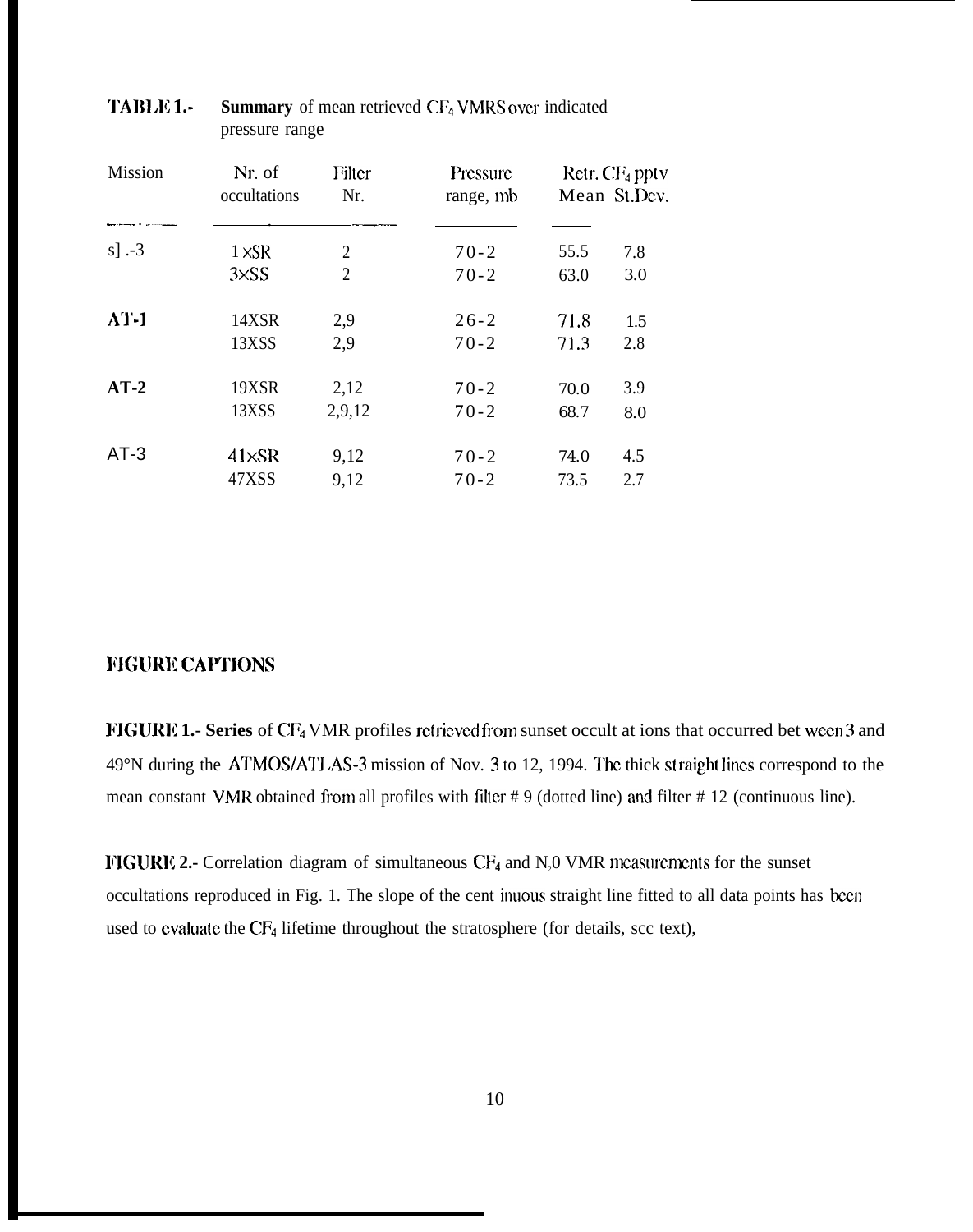